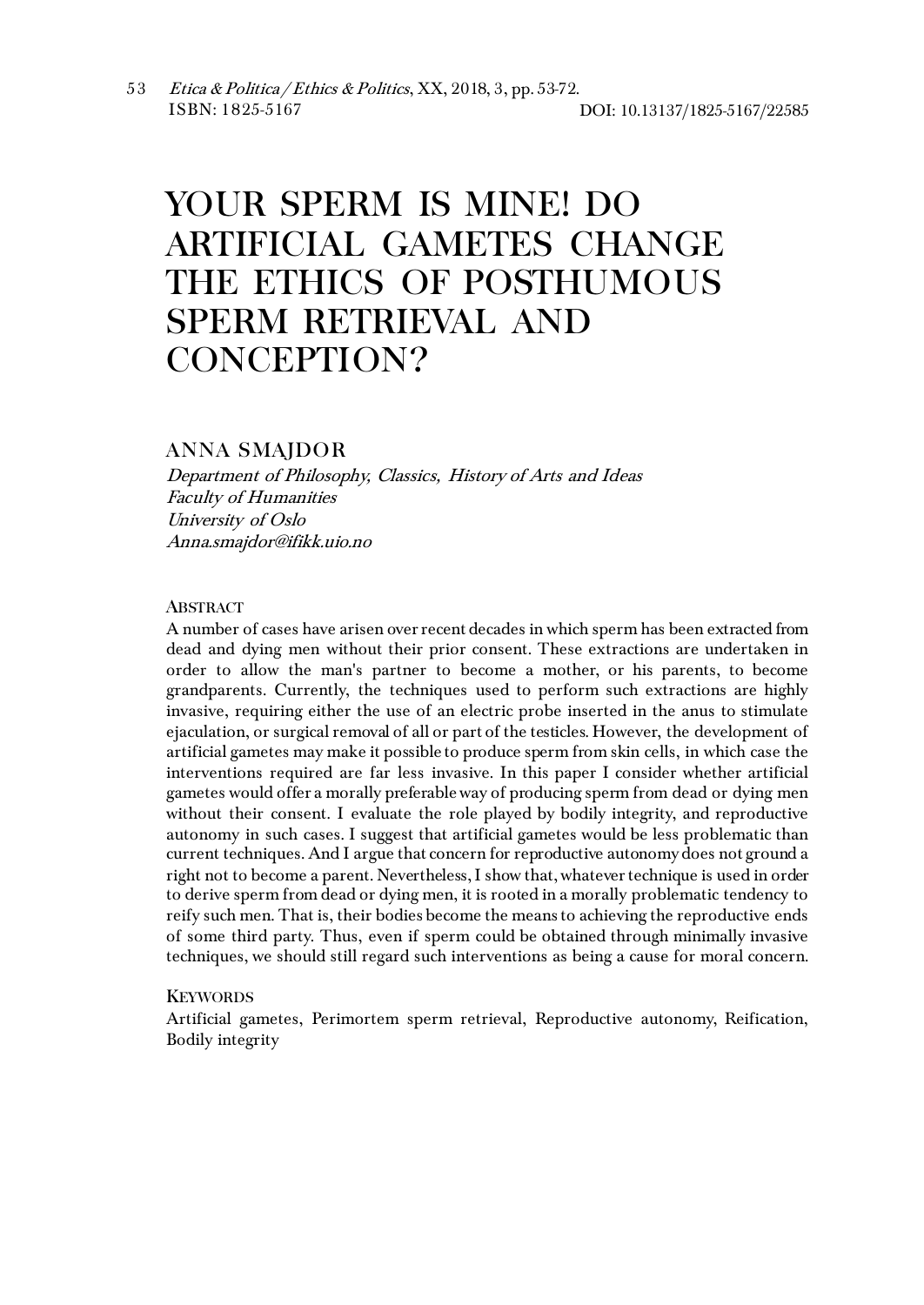## INTRODUCTION

In 1995, a British man named Stephen Blood became desperately ill with meningitis. His wife was informed he would not regain consciousness and that he was dying. While Mr Blood was being supported on a ventilator, Mrs Blood asked doctors to take some of his sperm so that she could have his child after he had died. Two samples were taken, one during the time that Mr Blood was dying, one shortly after he was declared dead. The samples were stored, frozen, in a clinic until such time as Mrs Blood would be ready to use them. However, Mrs Blood was told by the UK's Human Fertilisation and Embryology Authority (HFEA) that since Mr Blood had not consented to have sperm taken, the samples could not lawfully be used. Indeed, consent is also required for the storage of sperm in the UK, so even to continue to store the samples appeared to be in breach of the law. Mrs Blood indicated that she would contest the ruling. The sperm remained frozen during the lengthy legal proceedings which followed. Ultimately, Mrs Blood was permitted to take the sperm abroad, which she did. After travelling to Belgium for insemination, she successfully conceived a child, and then, subsequently, another.<sup>[1](#page-1-0)</sup>

The prospect of harvesting gametes from a dead or dying person is no longer as novel or medically ground-breaking as it was when Stephen Blood lay dying. Several more such extractions have been undertaken in the UK, and many more in other countries.<sup>[2](#page-1-1),[3](#page-1-2),[4](#page-1-3),[5](#page-1-4)</sup> Nevertheless, such cases continue to raise ethical and legal concerns. Should prior consent be a requirement in perimortem gamete harvesting? What role, if any, does reproductive autonomy play here? Can we accept one person's consent on behalf of another in these situations? Do partners, parents, or others, have a 'right' to their loved ones' reproductive material?

<span id="page-1-0"></span>1 Blood D. Flesh and Blood: the human story behind the headlines. Edinburgh: Mainstream Publishing, 2004.

<span id="page-1-1"></span>2 Kramer AC. Sperm retrieval from terminally ill or recently deceased patients: a review. Can J Urol 2009; 16(3):4627-4631

<span id="page-1-2"></span>3 Macrae F. The women hoping their dead husbands can still give them a family. Daily Mail 2012.

http://www.dailymail.co.uk/health/article-2081151/The-women-hoping-dead-husbandsfamily.html (accessed on 25th March 2014).

<span id="page-1-3"></span>4 See, for example, Kroon B, Kroon F, Holt S et al. Post‐mortem sperm retrieval in Australasia. Aust NZ J Obstet Gyn 2012; 52(5):487-490, and Williams D. Over my dead body: the legal nightmare and medical phenomenon of posthumous conception through postmortem sperm retrieval. Campbell L. Rev 2011; 34: 181.

<span id="page-1-4"></span>5 Unknown author. Fight to use dead husband's sperm. BBC News Online. 8th October 2008 http://news.bbc.co.uk/1/hi/england/7659430.stm (accessed on 25th March 2014).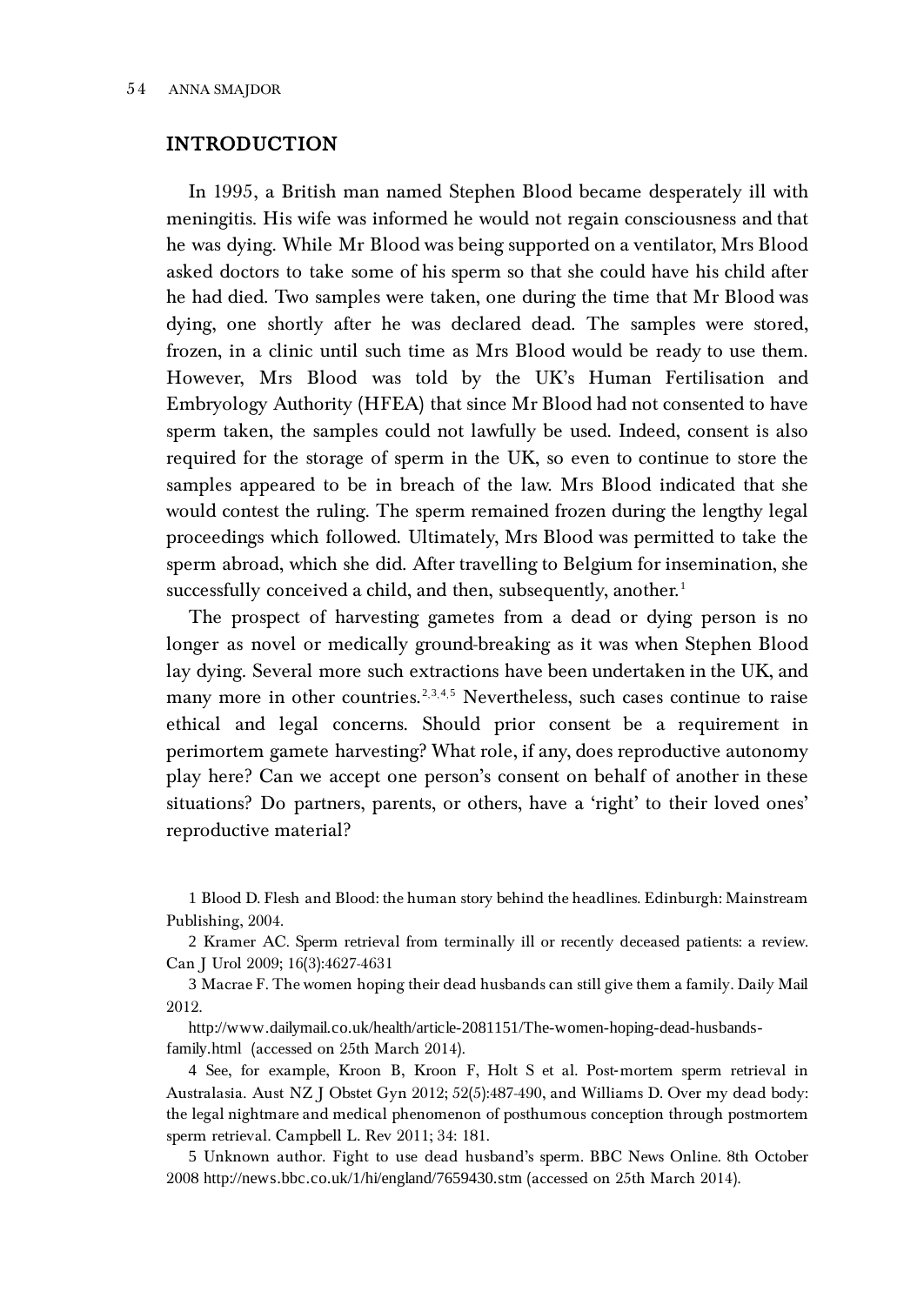In this paper, I examine the ways in which the development of artificial gametes might affect such cases. Since artificial gametes could be generated from skin cells, only minimally invasive methods would be needed in order to obtain them. Yet the issues about consent and reproductive autonomy still remain. I will show why the question of invasive intervention is so important in this context, and suggest that the more theoretical concerns related to reproductive intentions and reproductive autonomy are not as persuasive as the question of bodily integrity. Nevertheless, I conclude that there are good reasons to be cautious about using material from comatose or dying patients to fulfil the reproductive aspirations of others.

I should note here that perimortem egg harvesting is also feasible and has been requested in similar circumstances to sperm harvesting. [6](#page-2-0) However, there are far fewer documented cases of egg harvesting, while the incidence of sperm harvesting appears to be on the rise. Moreover, cases in which egg harvesting might be desired would be further complicated by the question of who might gestate the resulting offspring and therefore generates a somewhat different set of issues. I therefore focus on sperm rather than eggs here.

'Artificial gametes' is a term used to denote cells that have acquired the functionality of sperm or eggs, through manipulation. They are also sometimes referred to as 'synthetic' gametes, or 'in-vitro-derived gametes'. Scientists have been working on the development of artificial gametes for several decades, with some degree of success, and it seems feasible that their use in reproduction may one day be feasible. Gametes have been derived from both mouse cells and human cells. In some cases, the cells used were embryonic stem cells,<sup>[7](#page-2-1)</sup> in others, somatic cells have been used to create 'induced pluripotent stem cells' (iPSCs) from which gametes are then derived. [8](#page-2-2) Using this technique, skin cells obtained from mice have given rise to gametes which were then used to generate live, fertile offspring. To date, no human offspring have yet been born, and indeed regulatory and legal frameworks rule this out in many jurisdictions. For the purposes of this paper, I use the idea of artificial gametes primarily as a conceptual tool to explore the kind of perimortem gamete harvest undertaken on Stephen Blood. Thus, I do not

<span id="page-2-0"></span>6 Greer DM, Styer AK, Toth TL et al. Case 21-2010: A Request for Retrieval of Oocytes from a 36-Year-Old Woman with Anoxic Brain Injury. N Engl J Med 2010; 363(3): 276-283.

<span id="page-2-1"></span>7 Zhou Q, Wang M, Yuan Y, Wang X, Fu R, Wan H, Xie M, Liu M, Guo X, Zheng Y, Feng G, Shi Q, Zhao XY, Sha J, Zhou Q. Complete meiosis from embryonic stem cell-derived germ cells in vitro. Cell Stem Cell. 2016; 18:330–340.

<span id="page-2-2"></span>8 Smajdor A, Cutas D. Nuffield Council on Bioethics Background paper on Artificial Gametes. 2015. Available at http://nuffieldbioethics.org/wp-content/uploads/Background-paper-2016-Artificial-gametes.pdf (last accessed September 2018)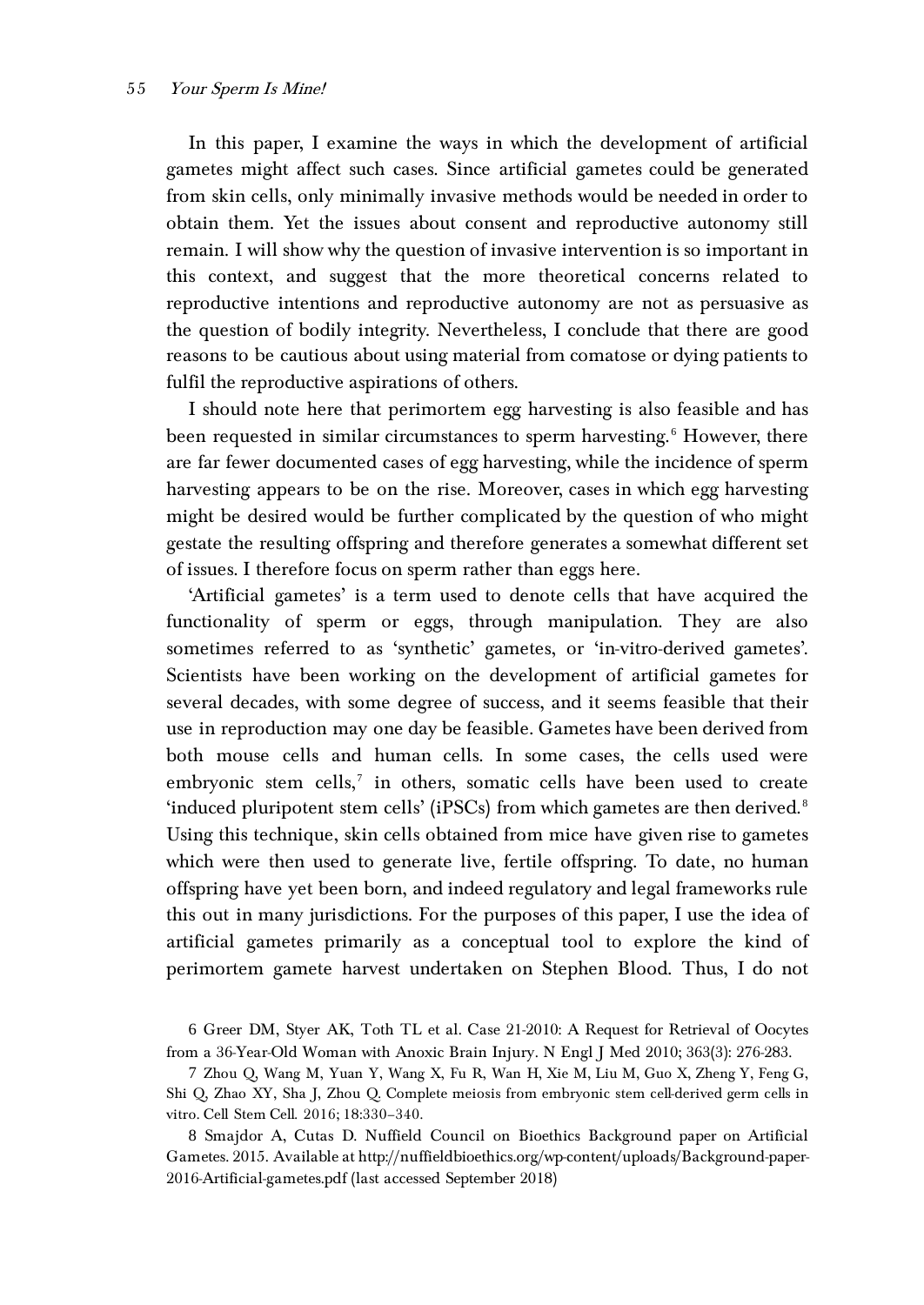necessarily endorse the idea that artificial gametes will or should ever be used in human reproduction.

## PERIMORTEM SPERM HARVESTING AND POSTHUMOUS HARM

Since a dead or dying body is incapable of producing sperm in the usual way, a probe is inserted into the anus. Electric current is then applied rhythmically, with the voltage being increased until ejaculation occurs, usually into the bladder. A catheter is inserted through the penis and into the bladder, to siphon out the sperm, which is then treated to remove traces of urine. Other methods are equally invasive. For men who are not being ventilated, the electroejaculation method may not work. One technique that is used in such cases, is to cut into the testicles: '… surgical bilateral resection in bloc of the proximal part of vas deferens, testicle and epididymis.' After the testicular tissue is extracted, spermatic fluid can be obtained 'by milking the epididymis and vas deferens ...'.<sup>[9](#page-3-0)</sup> Other cases involve the entire excision of the testicles: castration. Both the electroejaculation technique and the surgical excision of part of, or all of the testicles, raise important questions. Clearly, harvesting sperm from dead or dying men is not simple, and if it is to be done at all, it will require significant intervention.

Some would argue that the dead cannot be harmed, either through interventions on the body, or through failure to respect wishes they had expressed prior to death.<sup>[10](#page-3-1),[11](#page-3-2)</sup> For the purposes of this paper, I do not attempt to claim that the dead can be harmed. However, it is important to note that in many other instances, both morally, culturally and legally, there are strict prohibitions on what can and cannot be done to people's bodies after death. Those who deny the possibility of posthumous harm may face difficulty in explaining why consent for organ retrieval is important, why people's wills should be respected, or why we should not eat, mutilate, exhibit, or have sex with corpses. Thus, there would be far reaching consequences if we simply accepted that once a person is dead, his or her body and known intentions

<span id="page-3-0"></span><sup>9</sup> Lorenzini F, Zanchet E, Paul GM, Beck RT, Lorenzini MS, Böhme E. Spermatozoa retrieval for cryopreservation after death. International braz j urol. 2018 Feb; 44(1):188-91.

<sup>10</sup> Callahan JC. On harming the dead. Ethics 1987; 97.2: 341-352.

<span id="page-3-2"></span><span id="page-3-1"></span><sup>11</sup> Harris J. Organ procurement: dead interests, living needs. J Med Ethics 2003; 29.3:130- 134.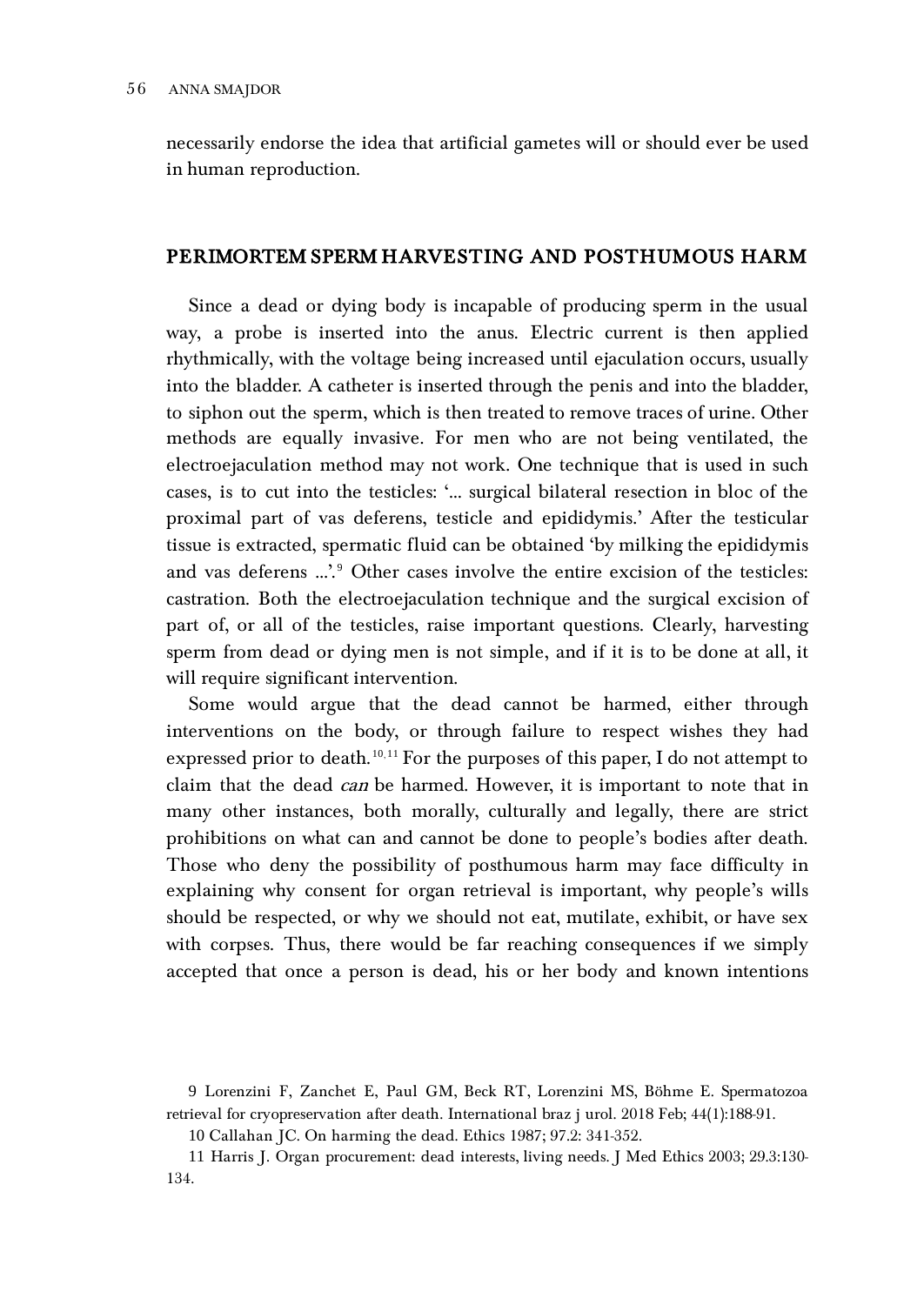become morally irrelevant.<sup>[12](#page-4-0)</sup> A final point to make here is that some of the cases that have been reported involve the extraction of sperm during the perimortem period. This includes not just the time after which the man is declared clinically dead, but the period during which he is dying.

If we accept the idea that there are at least some moral constraints on the ways in which we treat the dead, and on the ways in which we respect or disregard their wishes, the concept of consent becomes important. In the following sections I will discuss consent with regard to bodily integrity, and with reference to reproductive autonomy.

## CONSENT AND BODILY INTEGRITY

I have noted that sperm cannot currently be obtained from a dead or dying body without significant medical intervention. But what if the comatose body were capable of producing sperm in the 'usual' way? In this case, things would be simpler: a wife could simply engage in sex with their dead or dying partner, avoiding the need for complex medical procedures. However, there is an obvious problem here. That is: sex without consent is *rape*. The picture becomes clearer if we envisage the situation with the sexes reversed. What if a husband wanted to impregnate his brain dead wife through intercourse? It is feasible that women in this state could be impregnated, and pregnancies have been sustained to term in brain dead women.<sup>[13](#page-4-1)</sup> It seems very clear in this example that the process involved would quite simply be rape.

Was Mr Blood raped? He was anally penetrated without his consent, while unconscious, with the aim of gaining access to his reproductive materials. In recent years there has been a spate of cases in which women (and occasionally men) have been raped while unconscious, or while lacking the capacity to consent. [14](#page-4-2), [15](#page-4-3) The point here is that the victim of such assaults does not have to

<span id="page-4-2"></span>14 Roberts R. Brock Turner: Former Stanford swimmer appeals sexual assault conviction. Independent. December 2019. Available at https://www.independent.co.uk/news/world/americas/brock-turner-swimmer-olympic-hopefulsexual-assault-stanford-university-woman-unconscious-a8090006.html (last accessed 1st November 2018)

<span id="page-4-3"></span>15 Heyes CJ. Dead to the world: Rape, unconsciousness, and social media. Signs: Journal of Women in Culture and Society. 2016 Jan 1; 41(2):361-83.

<span id="page-4-0"></span><sup>12</sup> Orr RD, Siegler M. Is posthumous semen retrieval ethically permissible? J Med Ethics 2002; 28.5: 299-302.

<span id="page-4-1"></span><sup>13</sup> Armstrong S, Fernando R. Brain death and somatic support. In van de Velde M, Scholefield H, Plante L eds. Maternal Critical Care: a Multidisciplinary Approach. Cambridge: Cambridge University Press. 2013, pp. 174-178.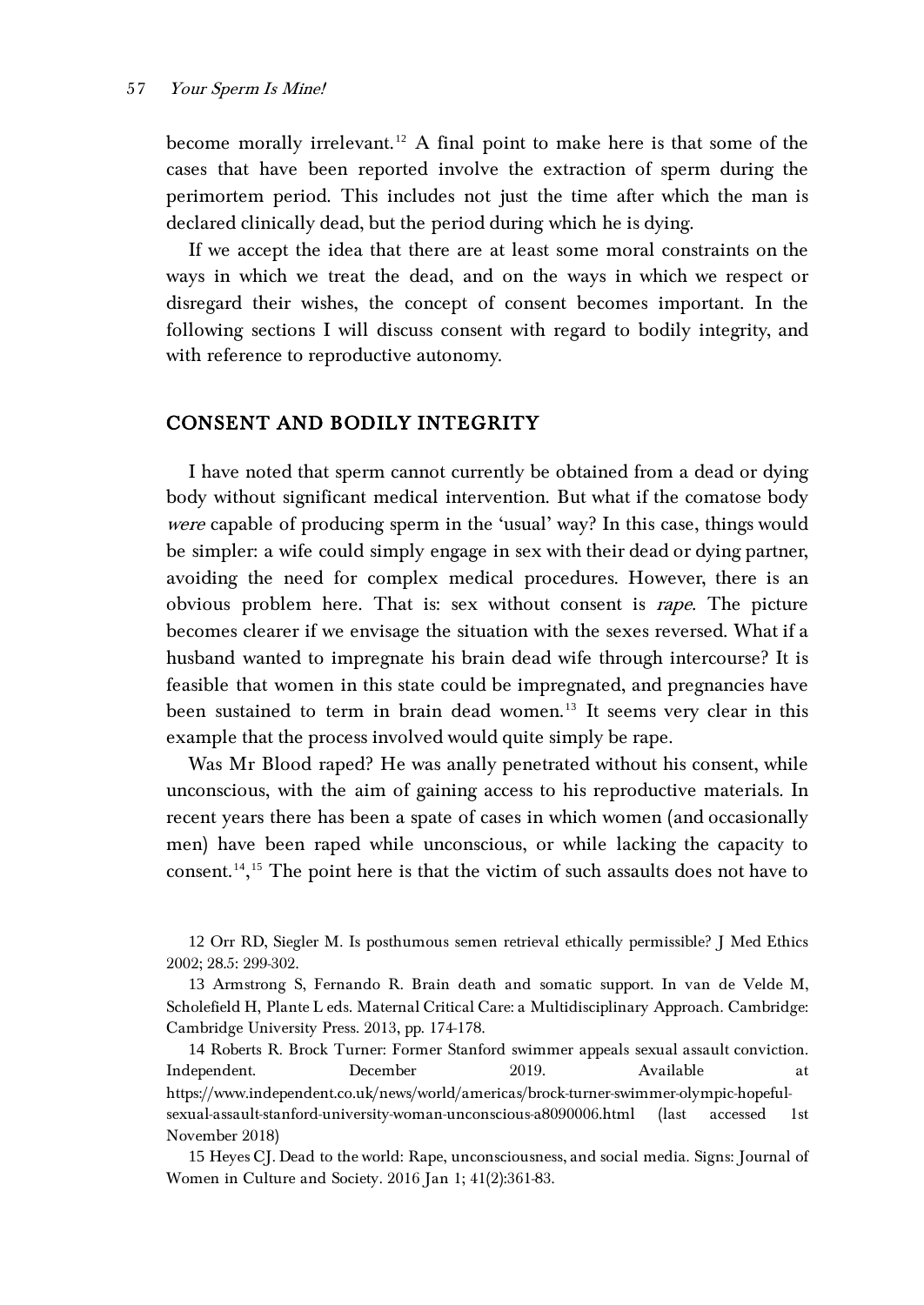be conscious in order for us to conclude that s/he has been raped. Of course, there is an important difference in terms of the motivation behind the acts in the two cases. The intervention performed on Mr Blood was not reproductively rather than sexually motivated per se. Nevertheless, I suggest that there is enough in common between these two examples to cause serious concern.

One of the reasons that rape – that is non-consensual sex – is regarded as being unethical is that it causes harm to the person who is raped. The harm involved may be complex. Rape sometimes causes physical damage, but not invariably. Yet even in cases where there is no physical damage, we regard it as a crime, precisely because it violates the victim's bodily integrity. But perhaps in such cases, we regard it primarily as a crime because of the emotional and psychological harm it causes, rather than because of the violation of bodily integrity per se. How, if at all, do such concerns apply in the case of Mr Blood? Any surgical intervention is likely to cause some physical harm; however, usually the justification for medical intervention is that the prospective benefits of surgery outweigh the harm. Yet in Mr Blood's case, the intervention was not carried out in order to secure any medical benefit for him. This is not simply because he was dying, but because the procedure carried no therapeutic value at all, but only risks such as pain, high blood pressure, rectal rupture, and a number of other complications. [16](#page-5-0) Since Mr Blood was dying, he was not likely to *suffer* – at least, not consciously – the physical harm that might have ensued. Perhaps rupturing the anus of a dying man in an attempt to harvest his sperm should not be seen as harm per se, especially if it is not experienced by him.

Mr Blood also could not be expected to suffer the kind of emotional and psychological harm that can be caused by the procedures undertaken on him. These might include trauma, flashbacks, humiliation and shame. Because of all this, it could be argued that whatever moral wrongs are involved in rape or assault do not apply in this kind of case. However, again, it is worth considering how we might regard such interventions in the case of women who are comatose or dying. There are several documented cases of women who have been raped while in a persistent vegetative state.<sup>[17](#page-5-1),[18](#page-5-2)</sup> These women were not expected to recover. Like Mr Blood, they would not suffer directly from

<sup>16</sup> https://www.baus.org.uk/\_userfiles/pages/files/Patients/Leaflets/Electroejaculation.pdf

<sup>17</sup> Ber R. Ethical Issues in gestational Surrogacy. Theor Med Bioeth 2000; 21:153–169.

<span id="page-5-2"></span><span id="page-5-1"></span><span id="page-5-0"></span><sup>18</sup> Bruni F. Woman, 29, Still in 10-Year Coma, Is Pregnant by a Rapist. The New York Times. January 1996. Available at https://www.nytimes.com/1996/01/25/nyregion/woman-29 still-in-10-year-coma-is-pregnant-by-a-rapist.html (last accessed 1st November 2018)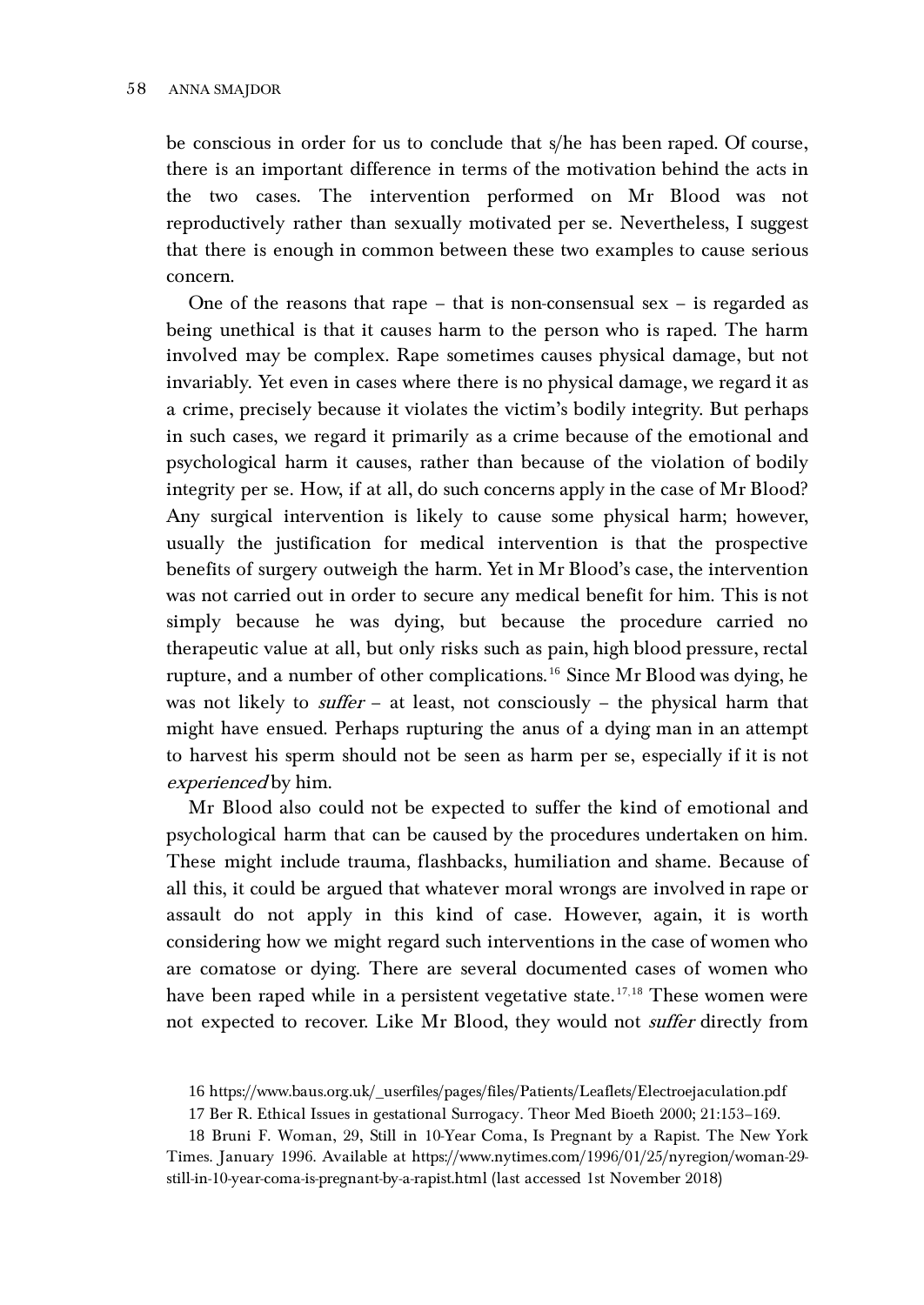any physical harm, or from emotional trauma. Nevertheless, I think it selfevident that cases of rape in this context are morally wrong. The moral wrongness lies in the fact that the person's bodily integrity has been violated. Here, the question of consent is crucial. There is a vital distinction between consensual sex and rape, and between surgical interventions and assault. That distinction rests on consent. When consent is absent, any physical intervention risks violating the bodily integrity of the person in question.

Yet we do accept that in some circumstances, it is acceptable to carry out medical procedures in cases where the person is unable to consent. Examples of this might be where a person's life or health is at serious risk, and the patient is unconscious. We do not wait for the patient to recover consciousness, but operate as necessary. However, the justification for such interventions relies on two circumstances which are not applicable to the case of sperm harvesting. Firstly, the patient must be expected to *benefit* from the proposed intervention. Benefit here is understood in narrow, clinical terms. The intervention should save the patient's life, or cure, or mitigate some direct threat to the patient's health. Secondly, interventions are restricted to those that are urgently required while the patient is unconscious. Thus, if a patient suffers from a ruptured appendix and is unconscious, doctors may be justified in operating to remove the appendix. Should they notice that the patient has uterine fibroids while operating, they are *not* entitled to remove them, since they can wait till the patient recovers from the specific medical emergency, and defer the less urgent procedure until later, when they can gain consent.

To date, the discussions about perimortem sperm harvesting have been somewhat compromised by the fact that the infringement of bodily integrity without consent has been conflated with the question of the dead or dying man's reproductive autonomy. I suggest here that there is at least good reason for jurisdictions to ban sperm retrieval without consent, as it is currently practised. But if we are able to separate the two questions of bodily integrity and reproductive autonomy, would it still be wrong to harvest a dead or dying man's sperm after he is no longer able to consent to this?

## HOW DO ARTIFICIAL GAMETES AFFECT THE ISSUE OF BODILY INTEGRITY?

Currently, egg and sperm cells can only be obtained from people's reproductive tissues. It is this that makes invasive procedures a necessity. However, artificial gametes could in theory be derived from other cells. I consider here the possibility that skin cells could be used to generate gametes.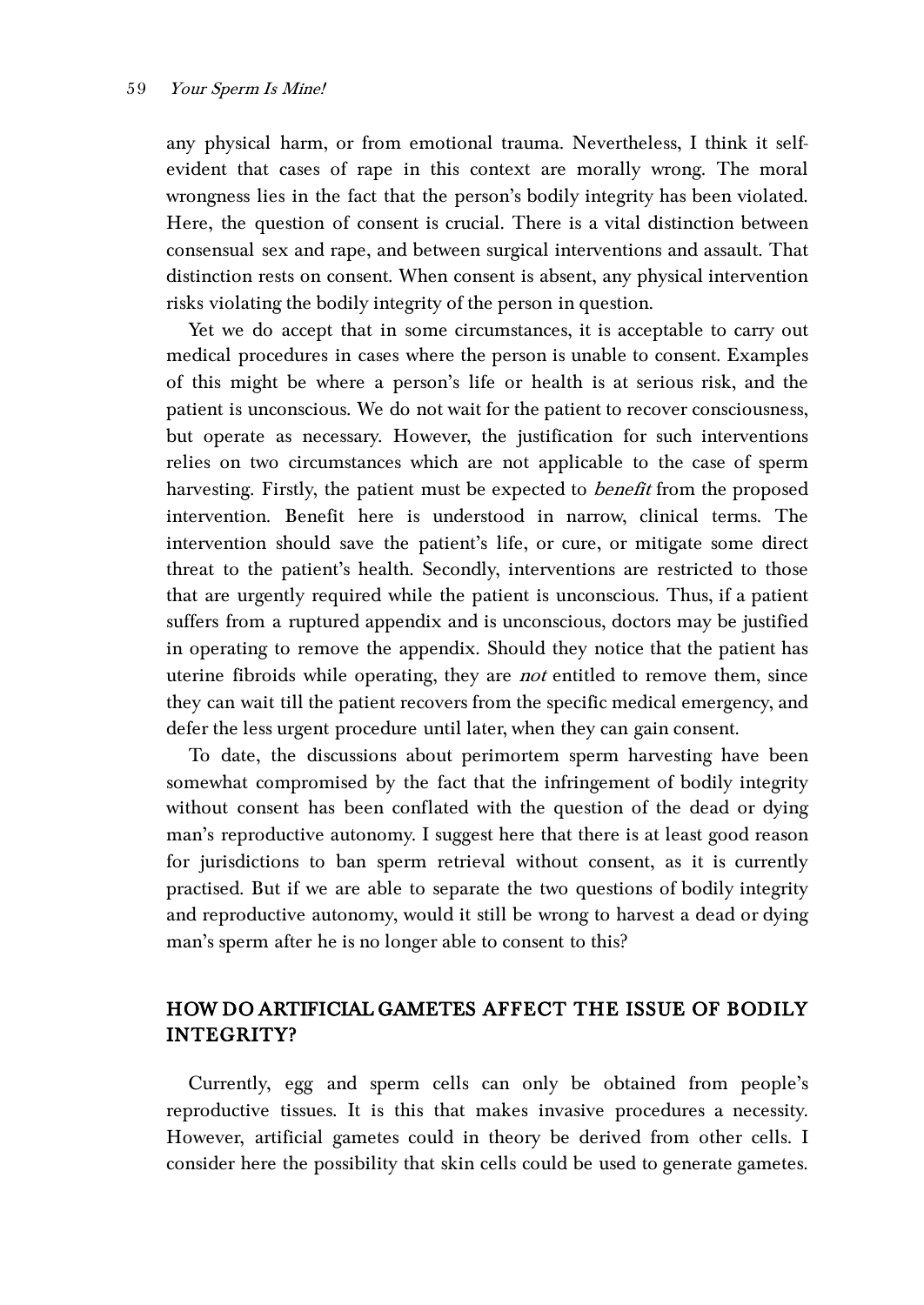One of the first things to note is that to obtain any cell from a human body might be thought to necessitate intervention on that body. However, this is not necessarily the case. Skin cells are discarded continuously from our bodies. It might be possible to obtain cells from, for example, a patient's toothbrush, or even from the sheets on his bed, or by means of obtaining a swab from his mouth or skin. Some of these possibilities do not involve touching the patient's body at all. However, I focus here on the idea that in order to collect good quality cells, some intervention is likely to be required. For example, a skin swab.

Does the procedure of obtaining skin cells without consent violate bodily integrity in the same way as current methods of sperm harvesting do? Some might take a hard line here, and simply say that any touching without consent is morally unacceptable. However, this would rule out a swathe of other activities that are carried out on people who are unconscious, dead or dying, including the cleaning, dressing and removal of the body itself. Some physical interventions are either trivial, or are justified in accordance with the motivation behind them. Cleaning and preparation for funeral processes and burial or cremation might be thought to be justifiable. Taking a skin swab might be argued to be trivial. While I do not go so far as to make this claim, I suggest that the moral wrongness of non-consensual touching can be viewed on a spectrum. At the extreme end are invasive surgical procedures, rape and physical assault. At the lesser end are those activities I have outlined, including such minimally invasive procedures such as obtaining a skin swab.

To conclude here: the development of artificial gametes may bring about an era in which it is possible to obtain sperm from dead or dying men, through minimally invasive physical intervention. While one might still regard this intervention as being a violation of bodily integrity, it does not raise such immediate and serious moral concerns as the techniques currently in operation. I therefore move on to consider – apart from the physical intervention – what ethical considerations should inform our judgement as to whether the creation of gametes from dead or dying men without their consent is permissible.

## REPRODUCTIVE AUTONOMY AND POSTHUMOUS PARENTHOOD

Reproductive autonomy is commonly regarded as a matter of profound significance in people's lives. The nature and scope of reproductive autonomy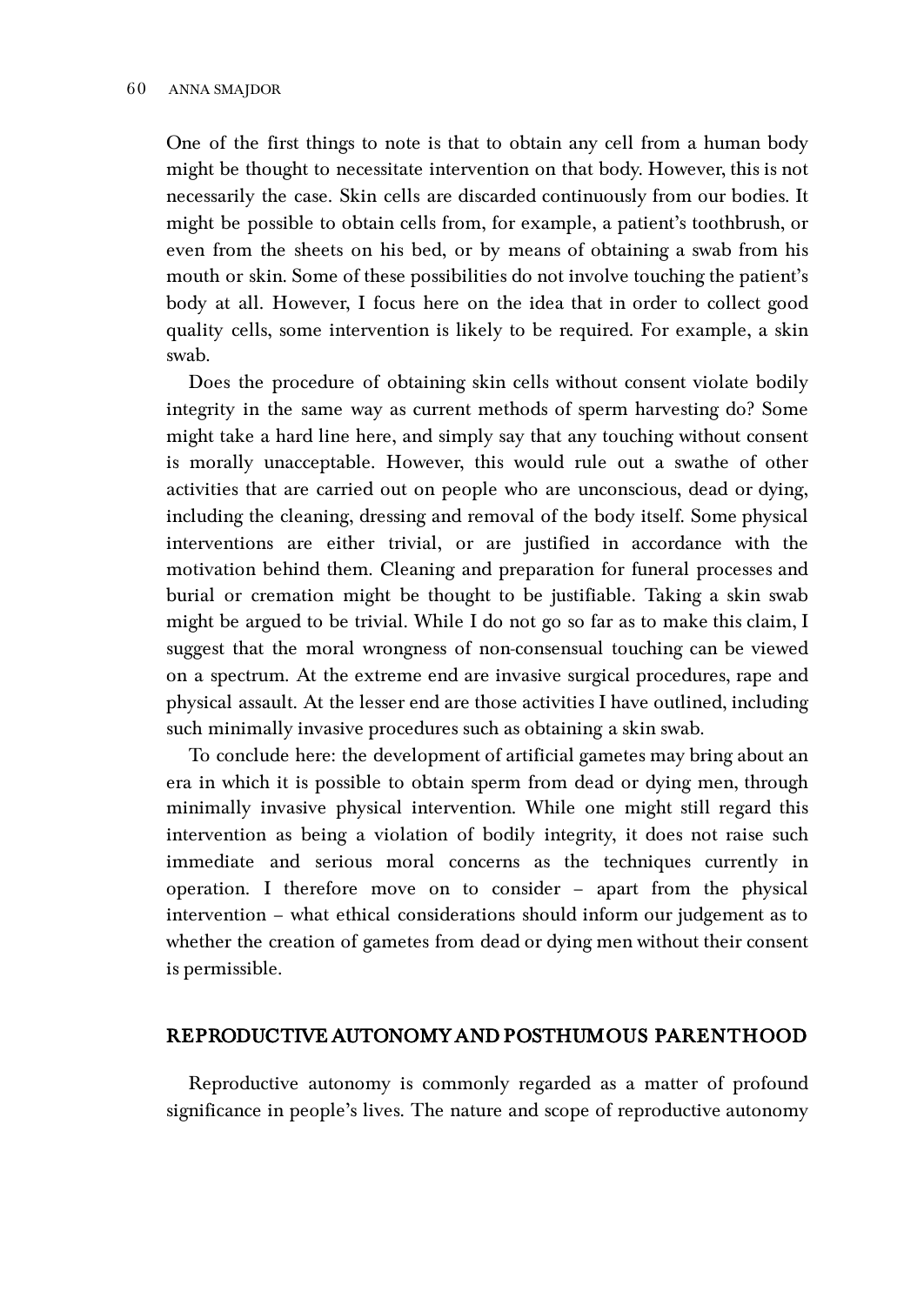has been debated at length<sup>[19](#page-8-0), [20](#page-8-1), [21](#page-8-2)</sup> but it is generally understood to entail that people should not be forced to become parents without their consent. Some also understand it to encompass access to abortion and fertility services. For the purposes of my discussion, the issue of forced parenthood is clearly the primary concern. Here, it seems that there is a problem, however. This is largely because, although consent to become a parent is regarded as being theoretically important, in practice, men's wishes in this regard are frequently overridden. A man's reproductive autonomy – his wish *not* to become a parent – may conflict with a woman's. That is, if she is pregnant, the man's interest in not becoming a father is not deemed sufficiently weighty to justify forcing her to have abortion. Conversely, a man whose partner is pregnant, and wishes to abort, has no power to prevent her from doing so (this of course refers to jurisdictions where abortion is legal). Thus, if reproductive autonomy entails that people should not become parents against their will, it is routinely breached in the case of men. In fact, reproductive autonomy in men looks so meagre in comparison with reproductive autonomy in women, that it might be questioned whether we can really be talking about the same thing in both cases.

Here, of course, the issue of bodily integrity re-emerges. On a relatively narrow view of reproductive autonomy, what we respect when we allow women to continue a pregnancy, in contravention of the father's wishes, is simply their right not to be forcibly subjected to abortion. That is, it is bodily integrity that is being respected rather than reproductive autonomy per se. Likewise, when a woman is permitted to abort a foetus against the father's wishes, this might be construed not so much as reproductive autonomy, but as a narrower right to abortion. The woman has no obligation to allow her body to be used, or inhabited, by a foetus, without her consent. Both of these have implications for men. Men as well as women have rights to bodily integrity, and this entails that they should not be subjected to invasive procedures on behalf of third parties. Thus, someone who is pregnant cannot be forced to have an abortion. Likewise, a man who, for example, has a life threatening condition, cannot be forced to undergo treatment simply because his wife wishes it. In the abortion case, it is harder to find parallels between the sexes. Still, we could put a theoretical claim thus: no person has the obligation to carry an unwanted

<sup>19</sup> Robertson, J. A. (1994). Children of choice. Princeton: Princeton University Press.

<sup>20</sup> Dworkin, Ronald, 1993, Life's Dominion, New York: Knopf.

<span id="page-8-2"></span><span id="page-8-1"></span><span id="page-8-0"></span><sup>21</sup> Harris, John, 1998, "Rights and Reproductive Choice," in Harris and Holm 1998, pp. 5– 37.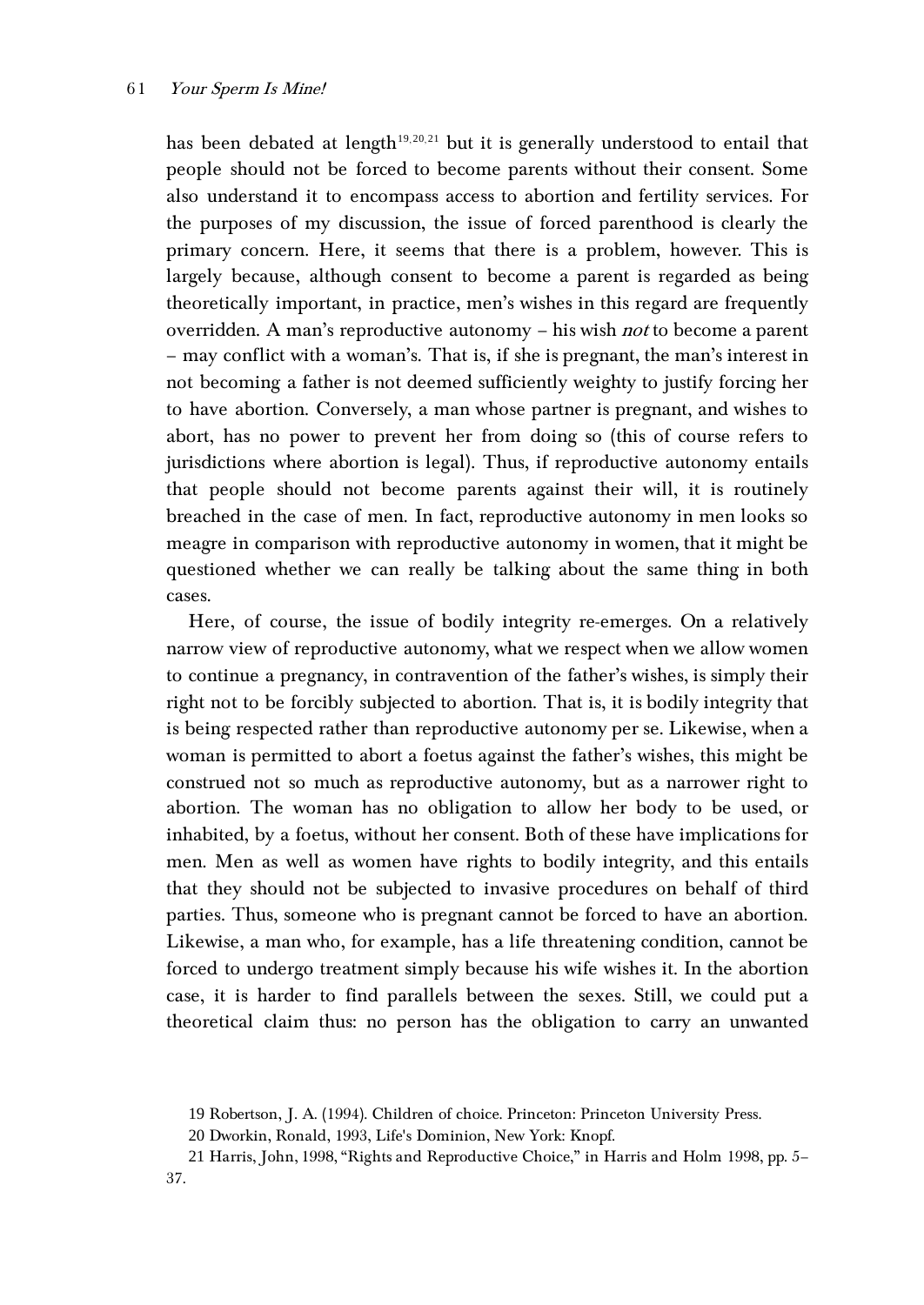pregnancy to term. In today's world, this applies only to women. But in the future we may see cases in which it could apply to men too.

The development of artificial gametes may allow for a scenario in which sperm could be created through minimally invasive intervention on the dying man's body. But the problem of reproductive autonomy remains. Is there anything relevant to reproductive autonomy apart from the interest that people have in maintaining their bodily integrity? Given what I have suggested above, I would argue that there are good grounds to dispute the necessity of reproductive autonomy as a separate moral category over and above bodily integrity. Since, as noted, men's reproductive autonomy is already minimal, it seems strange to ascribe to dead or dying men a degree of importance over the prospect of reproduction, that they would not be entitled to, were they still alive.

It is worth considering here a case that raises the question of reproductive autonomy, without relying on artificial gametes, and in a situation where there is no contact with the body at all. That is, where men have consented to create embryos with their female partners, and these embryos are already in storage. There have been a number of such disputes over recent decades.<sup>[22](#page-9-0),[23](#page-9-1)</sup> In most cases, where the man withdrew his consent, the embryos were destroyed. It is necessary to point out here that although there are some parallels with posthumous parenthood following gamete harvesting, it is not a perfectly matching situation, since the men in question clearly retain their capacity and exercise it in ways that follow their own wishes. Nevertheless, the fact that such wishes are given weight, is significant, and may encourage us to feel that similar considerations should affect our judgements in perimortem sperm harvesting cases.

So, what moral basis is there for destroying embryos in storage on the grounds that the genetic parent does not wish to become a father? We need to push a bit further to see how, if at all, reproductive autonomy applies to such cases. One widely reported case involved a woman, Natallie Evans, who had created embryos together with her partner, prior to receiving treatment for cancer, which left her infertile.<sup>[24](#page-9-2)</sup> The couple subsequently split up, and the

<span id="page-9-0"></span>22 Allin MJ. Joint reproductive autonomy: does Evans v Amicus Healthcare Ltd provide for a gender-neutral approach to assisted reproductive rights?. Medico-Legal Journal. 2015 Jun;83(2):98-103.

<span id="page-9-1"></span>23 Schlesinger T. What Do We Do with These Embryos-Disposition of Frozen Embryos upon Separation or Divorce. . Louis BJ. 2016; 63:30.

<span id="page-9-2"></span>24 Smajdor A. Deciding the fate of disputed embryos: ethical issues in the case of Natallie Evans. Journal of experimental & clinical assisted reproduction. 2007 Dec; 4(1):2.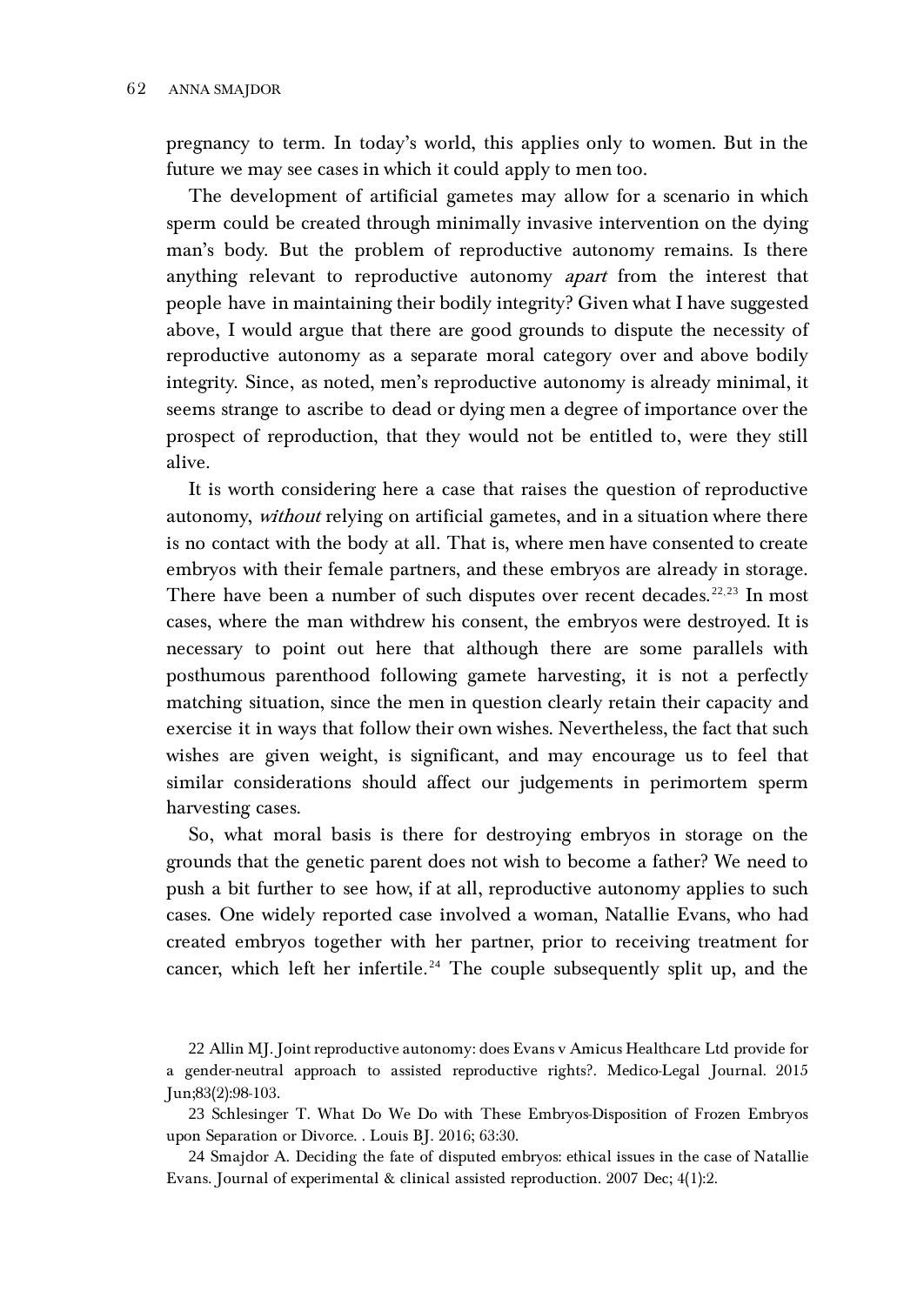man revoked his consent for the ongoing storage of the embryos, and for any reproductive use of them. After a lengthy dispute, the embryos were eventually destroyed. Here, both parties might have claimed that considerations of reproductive autonomy should have favoured their claims. For the woman, this was her last chance to have offspring that would be produced with her own gametes. Reproductive autonomy in her case might be thought to imply that she had a right to become a parent. However, her reproductive autonomy was thwarted, while the man's interest in *not* becoming a parent was respected. In neither case did bodily integrity play a role. Clearly, in this case, there was no solution that could have respected the reproductive autonomy of both parties. Should non-reproduction be the default option where there is dispute as to whose interests should prevail? It is not clear why this should be the case. And certainly, if it were the case that the non-reproductive path is always better in situations of uncertainty, this would seem to undermine the prospect of perimortem gamete harvesting altogether.

The man who successfully fought for the destruction of his embryos may have been motivated by several factors. But before exploring these, it is worth making the point here that couples' reproductive wishes do not always, or even usually, coincide. Being in a relationship, storing gametes, even embarking on the first steps towards IVF are not sufficient to indicate an ongoing willingness to become a parent, as this case clearly shows.

The reasons for wishing to avoid parenthood may include a reluctance to procreate with a person with whom one does not want to share such a significant responsibility. Fathers may also find themselves financially and legally liable for the upkeep of offspring. Currently, there is a presumption in the law that men must provide for offspring whom they have conceived, regardless of whether their consent was obtained. Men do not have the right to withdraw from this responsibility. The exception to this is in cases of sperm donation, provided that it is undertaken within the regulatory framework. Ad hoc arrangements are risky for sperm donors for precisely this reason. The law will not necessarily recognise a man's status as a donor rather than as a financially-liable father unless he has gone through the required formal channels. Of course, for men who are dead or dying, the problem of being financially responsible for offspring will not affect them directly. Nevertheless, it might have an impact on the ways in which their assets are distributed after their death.

The wish not to become a father may go beyond mere concern about adverse financial impacts. Natallie Evans' ex-partner, in explaining his insistence that their embryos be destroyed, emphasised that he did not want to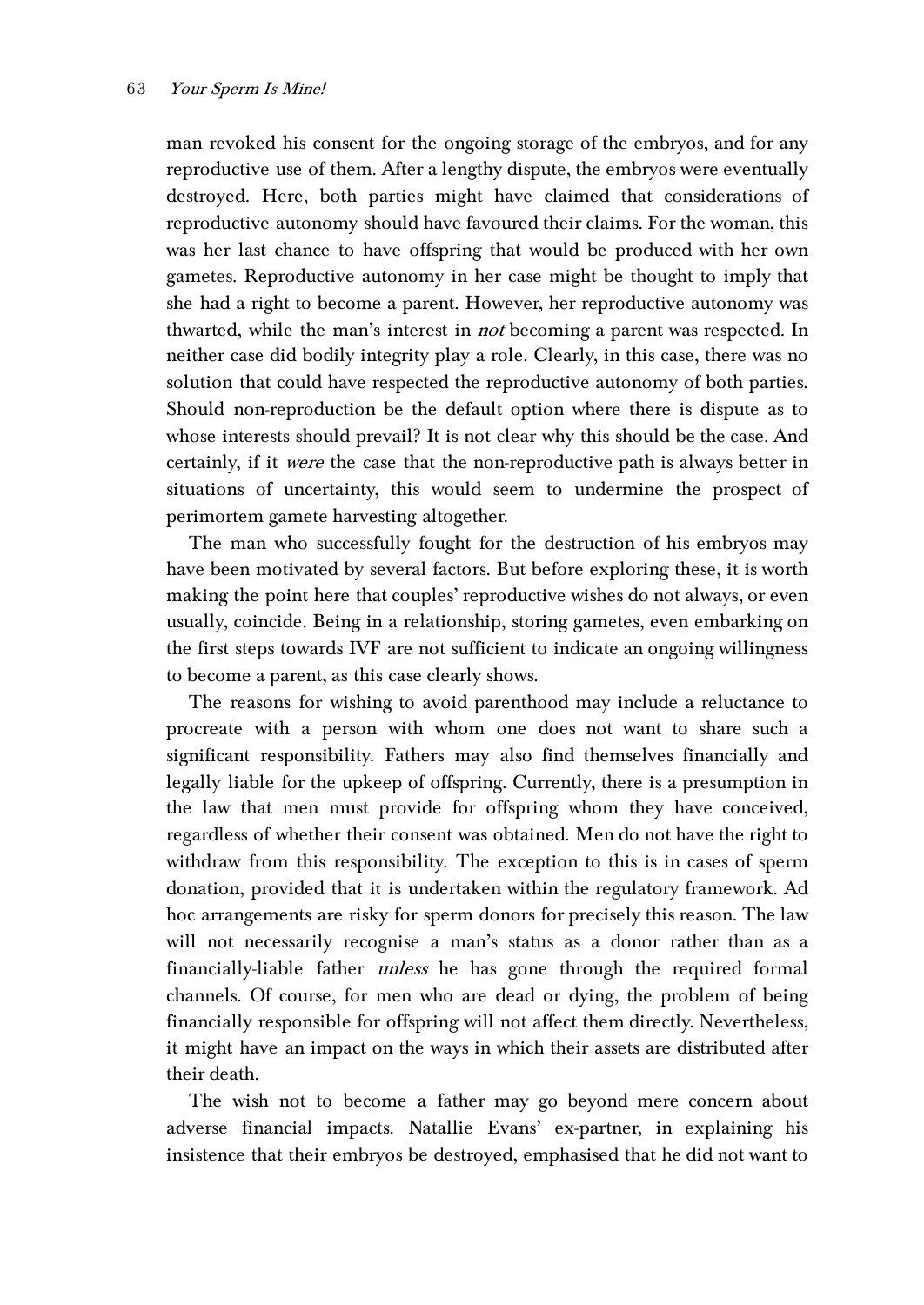live with the knowledge that somewhere out there, he would have genetic offspring – even if it were possible for him to have no financial, legal or other obligations associated with them. This is a highly significant argument, with far-reaching implications. Here, the prospect of artificial gametes acquires a still greater importance. This is because, in a world where gametes could be created from skin cells, our control over our genetic legacy is vastly limited. Anyone could in theory obtain gametes from any other person. Any right that we have not to live in a world that contains our genetic offspring, would be very difficult to police. Some might view this as a sufficient reason to call a halt to the development of artificial gametes. Certainly, if we agree that genetic control is important, it seems that the advent of artificial gametes would have to be hedged about with swathes of legislative and regulatory restrictions to avoid illicit gamete creation.

But again, when we probe a little further into the question of genes and rights in this context, it seems less clear that we can or should regard ourselves as having rights over the uses of our genes to create offspring. If it is true that we should (all other things being equal) respect people's interest in not allowing children to come into existence who are genetically related to them, it seems that we should be concerned not just about fathers and mothers, but also about grandparents, siblings, aunts, uncles, and perhaps many more. People become siblings, aunts, grandparents, etc, without their consent all the time. In some cases, this will have no ramifications for them financially or in other practical ways. But in many instances, people who give no consent may find themselves in a position where they are expected to function as caregivers, or where they have to share their resources and living spaces. Despite these very real impacts, we tend never even to consider the idea that these people might have interests in exercising choice over whether children who are genetically related to them should come into the world.

We might attempt to explain this by saying that it is only *parents* who have a genuine interest in preventing the existence of genetically-related offspring. Yet it is not clear that there is any principled basis on which such an exception could be made. Of course parents are usually expected to raise 'their' genetic children. But this is not invariably the case. And if it were a case of having the right to forestall the creation of people for whom one would acquire caring duties, as observed above, we should for consistency extend that right to all those affected, not just to parents. In the case of Natallie Evans' partner, his objection was not grounded primarily in concerns over financial, care-giving or legal obligations, but on the *psychological distress* he would suffer in knowing that children were born who were genetically related to him. Given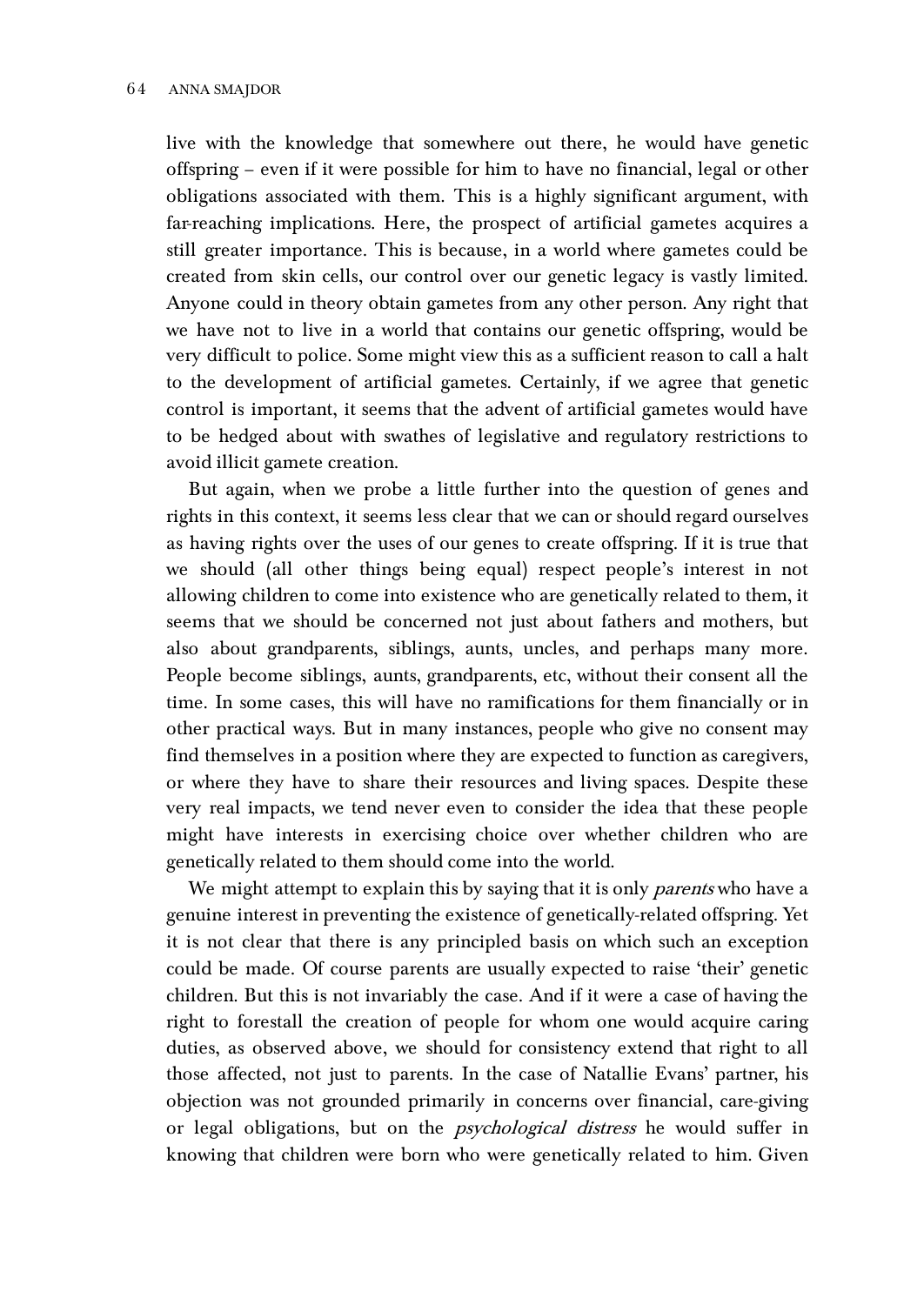this, it seems that such psychological distress ought at least to be of some concern as it relates to others who would share genes with offspring.

An alternative way to preserve the parental exception argument could be to claim that it is reasonable to favour parents' claims over those of others, simply because parents share *more* genes with offspring than, for example, siblings, grandparents or aunts and uncles do. And that it is this that gives rise to their correspondingly greater interest in determining whether these close genetic relationships should come into existence. However, again, this seems unconvincing. As noted above, we routinely override fathers' interests in this respect. If the right not to have unwanted close genetic relatives in the world is really such a powerful moral consideration, it simply seems bizarre that we are so ready to disregard it in such cases. A further problem here is that – if it is the closeness of genetic relationships that grounds parental exceptionalism in such cases – it seems that twin siblings should have the right to consent or refuse to their twin's reproductive plans. Identical twins share the same genes; thus, when one twin reproduces, the other twin is, from a purely genetic perspective, equally the parent to the resulting offspring.

Finally, if people have an interest in preventing the existence of others who will be genetically related to them, it is questionable what happens to this interest after the birth of such people. It seems that we *must* conclude that if a child exists who is my (unwanted) genetic offspring, in some sense, that child's existence is per se a wrong to me. Thus, all other things being equal, I have a justification for wishing that that child should cease to exist. While we might agree that other moral considerations outweigh my interest in bringing this about, there is still the prima facie fact that I have such an interest. This in turn would suggest that genetic parents have, or should have, special rights over cases where, for example, there is a dispute about whether life-saving treatment should be undertaken. And this would be the case independently of any caring role they might have, since the basis for this interest is genetic relationships, rather than social parental roles per se. Where there is a position of equipoise as to whether it would be right to prolong a child's life, genetic parents' interests might then be taken to have an important role, perhaps over and above that of the child's social carers. I acknowledge that such situations might very rarely arise. But it seems that we would have to acknowledge the theoretical possibility that the wrongs suffered by genetic parents of unwanted children could play a part in these cases.

In view of all these issues, the supposed right (or interest) in preventing the creation of people who share some of our genes appears highly questionable. We cannot well explain why only some genetic links generate this right, nor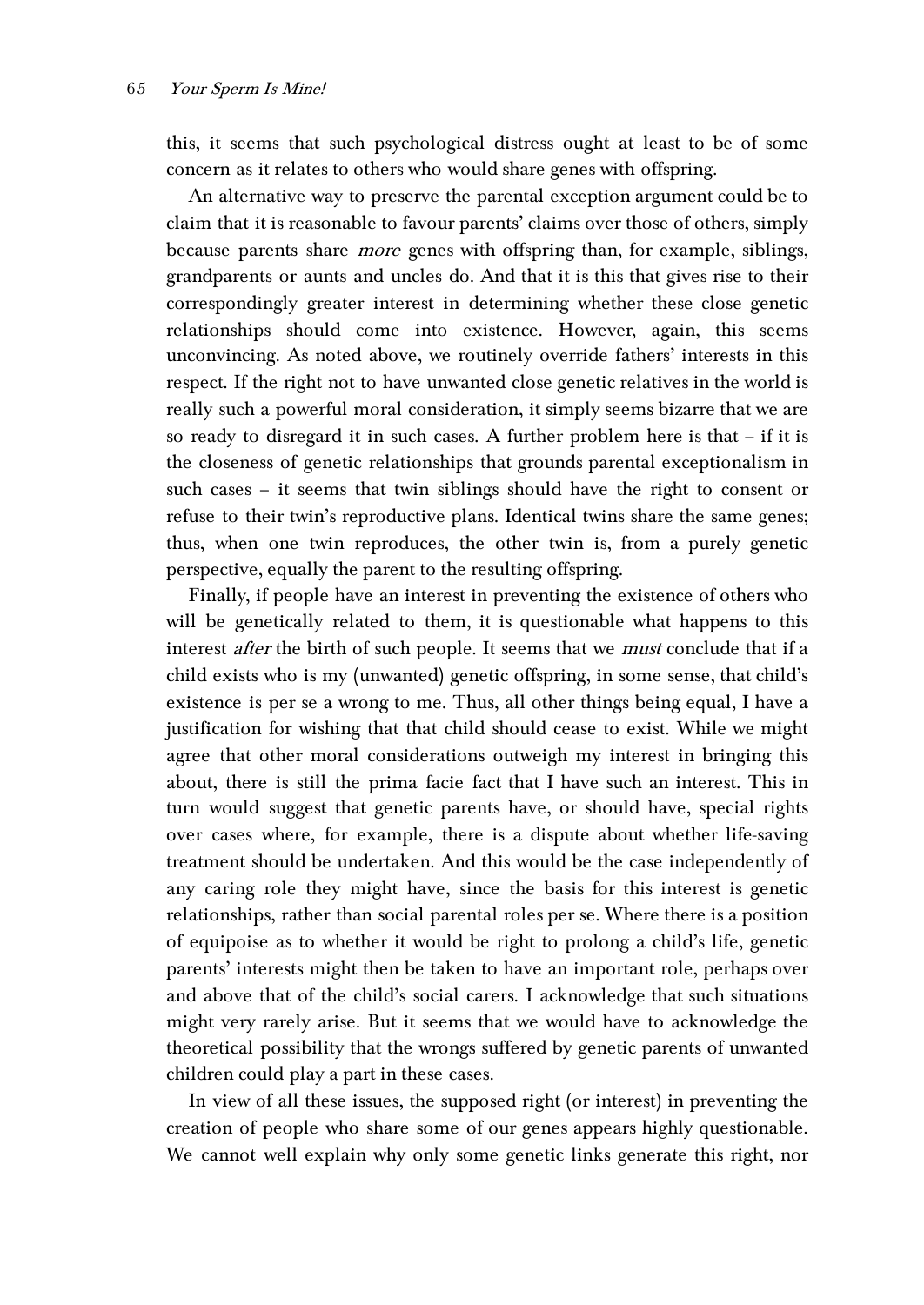what happens to it after the birth of children. While adults may have good grounds to resent the fact that they become parents against their wishes, I suggest that these grounds are more plausibly understood to relate to the financial and legal burdens that may ensue. Alternatively, if the birth of the child follows some other moral wrong – such as deception, or coerced physical intervention, parents may justifiably resent that. I conclude therefore that reproductive autonomy does not ground a right not to become a genetic parent, either in the case of living people, or in those who are dead or dying. Does this mean that we can use artificial gametes with impunity where men are dead or dying? In the next section I will argue that there are good moral reasons to answer this question in the negative.

## MOTIVATION – USING OTHERS AS A MERE MEANS

In my discussion of bodily integrity and posthumous harm, I noted that one may distinguish between rape and other non-consensual penetrative acts on the basis of what motivates them. Clearly, the aim of gaining sexual pleasure from an act involving a dead or dying body, in the absence of consent, is reprehensible. Whereas, for example, a similar, or even identical act might seem justifiable if its main purpose is to benefit the person whose body is being penetrated. This shows that intention, or motivation is important in ascertaining the morality of bodily interventions. Likewise, I argued that any non-consensual touching may be placed on a scale of purely physical severity. Anal penetration, or castration, would appear towards the more significant end of this spectrum, while taking a skin swab, for example, would appear on the less significant end. Acts that are both highly invasive and unethically motivated are, on this analysis, morally worse than those that are either ethically motivated or physically insignificant, or both.

I have established that taking a skin swab is a procedure that belongs to the less invasive end of the spectrum. Therefore, on a prima facie basis, we can say it would be less bad than obtaining sperm through either of the means currently in use, as described above, assuming that the motivation in both cases is the same. For the purposes of this argument, I accept this assumption (though there might be grounds to suggest that an easier route towards gamete harvesting might open the way for a wider variety of motivations behind the act). So – in both cases we have interventions performed on a body without the person's consent, motivated by the same ends. Is this motivation in itself something we should be morally concerned about? My answer to this is: yes.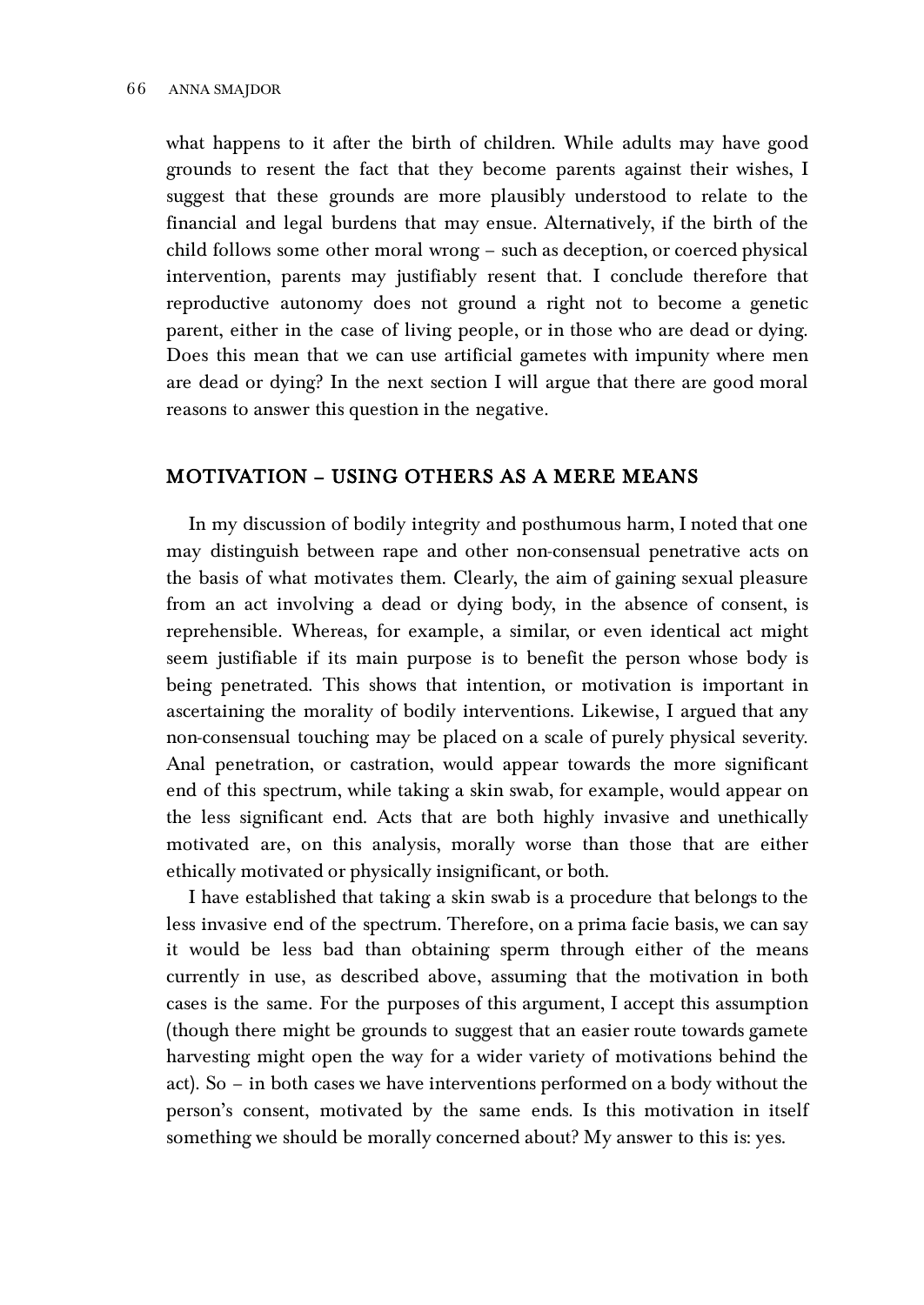Some motivations (such as gaining sexual pleasure) are not only insufficient to justify non-consensual physical intervention, but are ethically wrong. Others (saving a person's life) are not wrong, and may indeed be morally commendable. Again, it seems that these could be viewed as having a place on a spectrum. In this case, the spectrum provides a mechanism for us to separate and rank motivations in comparison with each other.

Is the motivation behind perimortem gamete creation more akin to rape, or to life-saving medical intervention? Here, I will argue, possibly controversially, that in terms of intention, the aims of perimortem gamete harvesting show some of the same features as those behind rape, whereas parallels between perimortem sperm harvesting and life-saving medical intervention are harder to argue for.

One of the reasons we accord bodily integrity such importance in moral deliberations is that, as well as being thinking beings, we are bodies. Bodies are things that can be used and abused in a variety of ways. Such abuses may not only be bad for us *qua* bodies, but may permeate our moral nature, so that abuser and victim are both damaged, not just physically but *morally*. This concept of use is central here. The most obvious theoretical basis on which to argue for the wrongness of using one anothers' bodies comes from Kant, who famously stated "Always act in such a way that you treat humanity, whether in your own person or in the person of any other, never merely as a means to an end, but always at the same time as an end."[25](#page-14-0) This statement is known as the Formula of Humanity (FOH). While the scope of Kant's injunction has been widely deliberated, it seems clearly to place limits on the ways we act upon the bodies of others. Thus it is usually understood to forbid prostitution, slavery, the commodification of bodies and body parts, as well as coercion more generally.

One of the key areas of dispute among those who engage with Kant's philosophy is the distinction between treating someone *partially* as a means and *merely* as a means. Kant does not rule out the former, but only the latter. Therefore, to establish what differentiates the two is extremely important. Consent plays a significant role here, in ways that we can see if we revert to the rape analogy. People who have consensual sex with each do so at least in part because of the pleasure it will bring them. They are also likely to hope to give pleasure to their partner. At the very least, the fact that the two participants have consented helps us to conclude that sex is not *necessarily* the use of

<span id="page-14-0"></span><sup>25</sup> Kant, I. (1948) Groundwork of the metaphysic of morals. (First published 1785.) In: Paton H (ed). The moral law. London: Hutchinson, p. 91.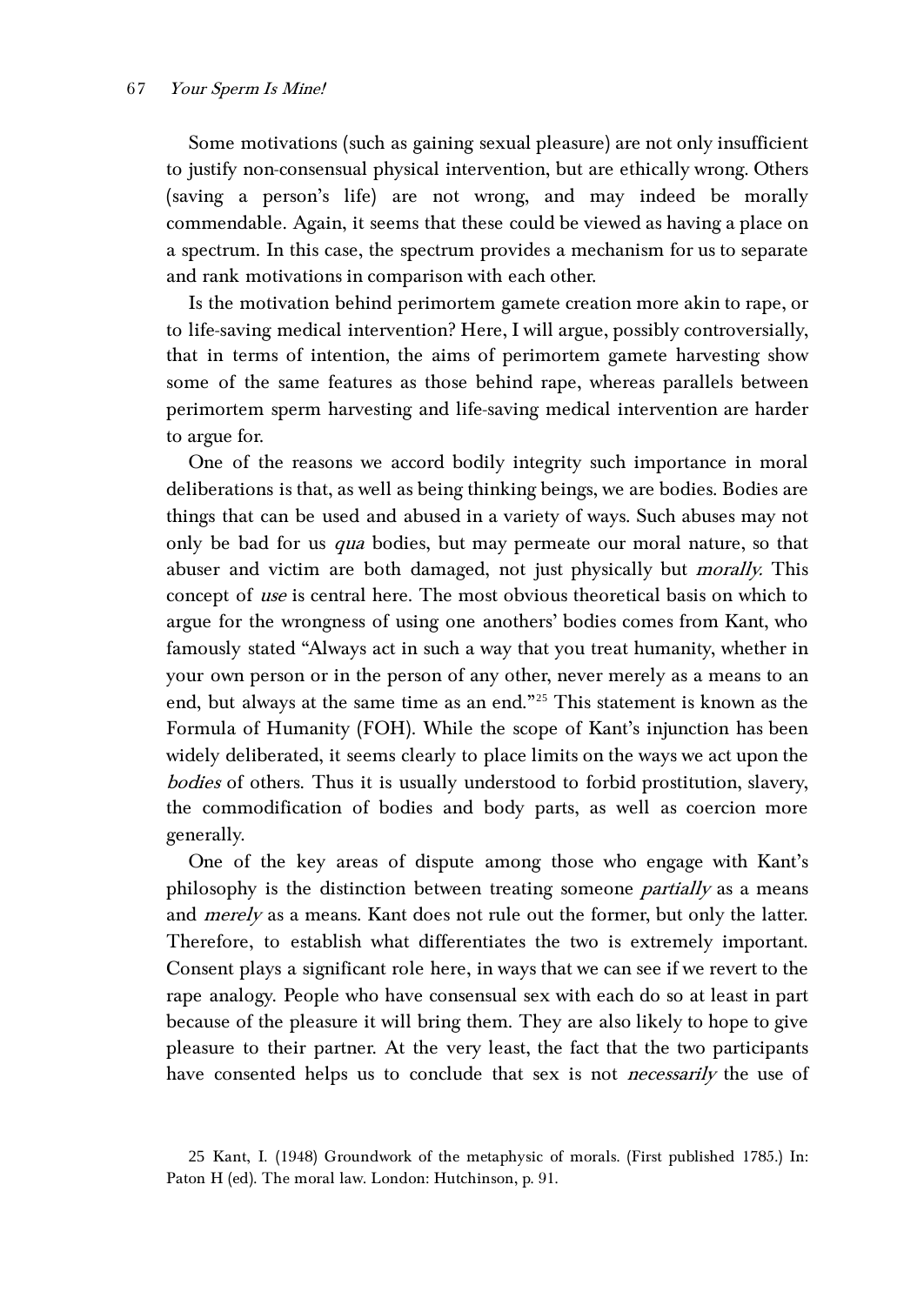another as a mere means.<sup>[26](#page-15-0)</sup> So a key issue here is consent. As soon as we intervene on people's bodies without their consent, the likelihood that we use them as a mere means increases drastically. (Here I would suggest that consent is neither a necessary nor sufficient condition to demonstrate that someone is not being used as a mere means, but that its absence is at least, always a good reason to think carefully about whether they are.)

In the case of gamete harvesting without consent, it is clear that the intervention is undertaken to further the ends of some third party. The eager spouse's request, the tearful protestations of the parents of the dead man, are an essential component of the process by which we move from treating the man as an end in his own right, to that where he becomes a means to someone else's ends. In the case of gamete harvesting, the fact that the man's body is being treated as a means is further emphasised by the fact that it is *tissue* from the body that is extracted or removed, and that tissue is used to bring about the fruition of the requesting parties' reproductive aspirations. Now, of course it is usually argued in such cases that the man would have wished this. That is, that it is *not* using him as a mere means, because the man himself would have shared these reproductive aspirations. However, here again the lack of consent means that we cannot ascertain these facts. In the absence of consent, the only known factor is the reproductive aspirations of the spouse or parents. This, then, is the motivating factor. To my knowledge *no* cases of gamete harvesting have been undertaken by people who simply wished to fulfil the dead man's wish to become a father. Rather, the spouse wishes to become a mother; the parents wish to become grandparents. These are the known facts of such cases, and they are a poor basis on which to feel certain that the man's body is not being used as a means of achieving the ends of others.

However, a further problem arises when attempting to apply Kant's reasoning to the question of dead or dying men's bodies. That is, for Kant, it is precisely the ability to function as a moral agent that generates the importance of the Formula of Humanity. For this reason, scholars have debated as to whether, or how far, this injunction should be taken to apply to those who lack cognitive capacity. It is not clear whether the injunction should apply to those who are, in fact, dead. Here, I acknowledge the fact that Kant's own works do not provide an authoritative answer. But another way of interpreting the central moral point of the FOH may offer a way forward.

<span id="page-15-0"></span><sup>26</sup> I acknowledge here that Kant himself had very different views on sex, specifically, from those I am suggesting here…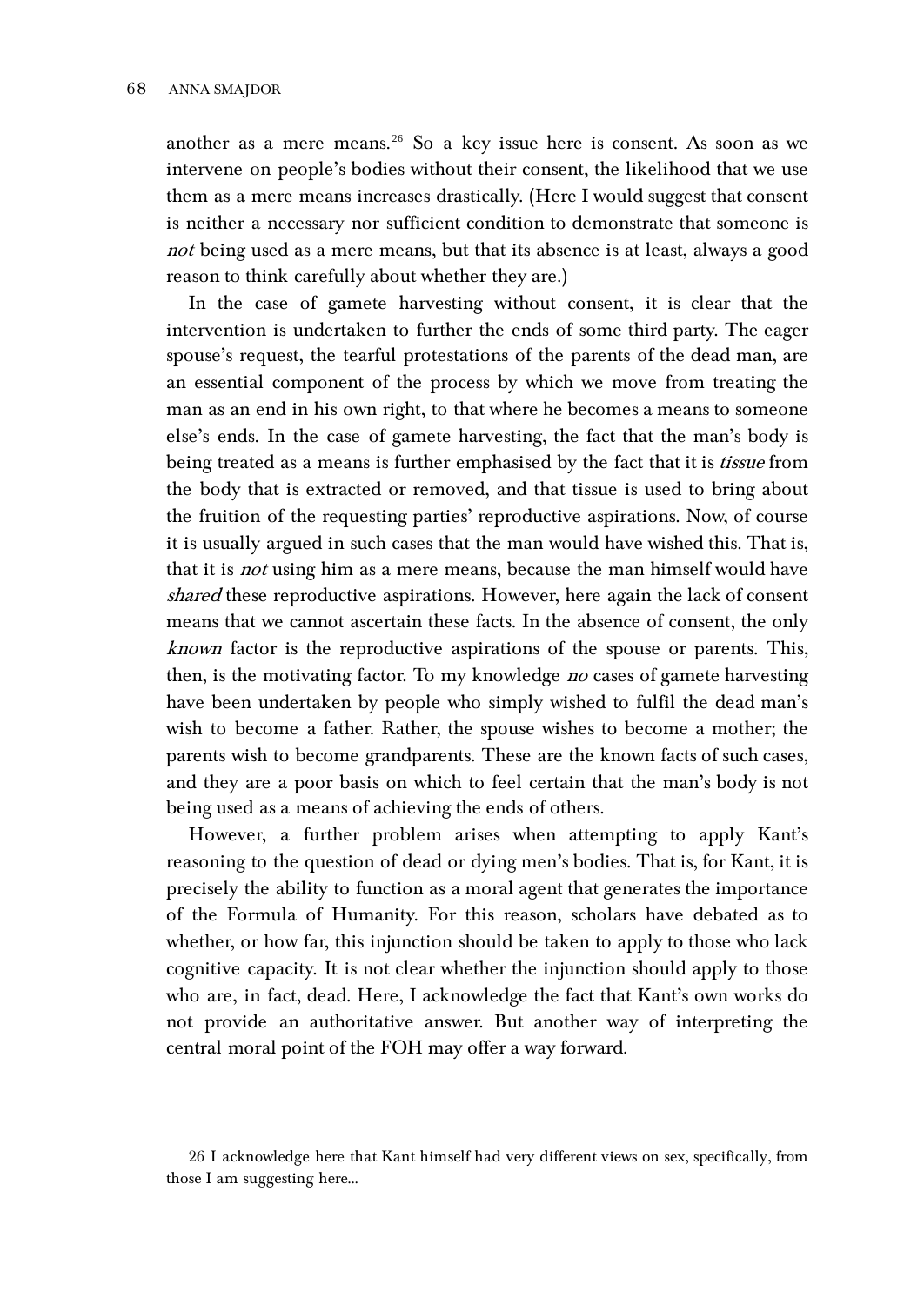The moral wrongness of treating others as a mere means to one's ends also features in the work of philosophers on 'reification'. Axel Honneth, for example, discusses the ways in which human beings tend to turn a reifying gaze on other beings. Such a gaze is morally problematic, since it encourages us to value others in terms of their potential to benefit us.<sup>[27](#page-16-0)</sup> Honneth contrasts reification with recognition, which involves responding to others in ways that implicitly acknowledge and affirm that they are *not* mere things. Reification, I would suggest, is precisely what happens in perimortem gamete harvesting. The dying man's body becomes a vehicle through which benefits can be secured for others. He becomes a potential source of raw materials. He can be opened, operated upon, and in a sense, redistributed. Valued not for what he is but for what he can be used to produce.

Where Honneth's approach differs from Kant's is in the fact that Honneth does not place such emphasis on the nature of the entity that is reified. Rather he focuses on the moral agents who choose to adopt the reifying gaze, which he regards as being morally dubious *whatever* degree of capacity or incapacity the reified entity may have. Taking this a step further, the wrongness of reification does not stem from any specific attribute, or property of the object that is reified. Honneth's conception of reification could thus be applied to animals as well as to humans, and even to plants and objects. On this view, then, it is morally problematic to treat *anything* as a mere means to our own ends. This might at first seem unacceptably sweeping, but I suggest there are reasons to think it is more plausible than it initially appears, particularly in the context that I am discussing.

If we concede that there is no hard distinction between the mind and the body (that is, we reject dualism), we must accept the idea that we *are* our bodies. This remains the case while we are dying and after we are dead. I do not cease being me when I die. It is simply that I am dead. I am still present for as long as my body continues to exist. My interests may be vastly different, or even non-existent, but I am still me. Many people assume that the  $T$ somehow vanishes with death. But as I suggest, this is simply incompatible with a physicalist view of personal identity. To suppose that after my death 'I' have vanished, though my body remains, harks back to a Cartesian notion of separate bodies and souls. Some mystical, ethereal thing inhabits the body as a mere vehicle. It then leaves that vehicle as empty flesh upon death. While of course some people *do* regard the mind/body relationship as being precisely

<span id="page-16-0"></span><sup>27</sup> Honneth A. Reification: A recognition-theoretical view. Tanner Lectures on Human Values. 2006; 26:89.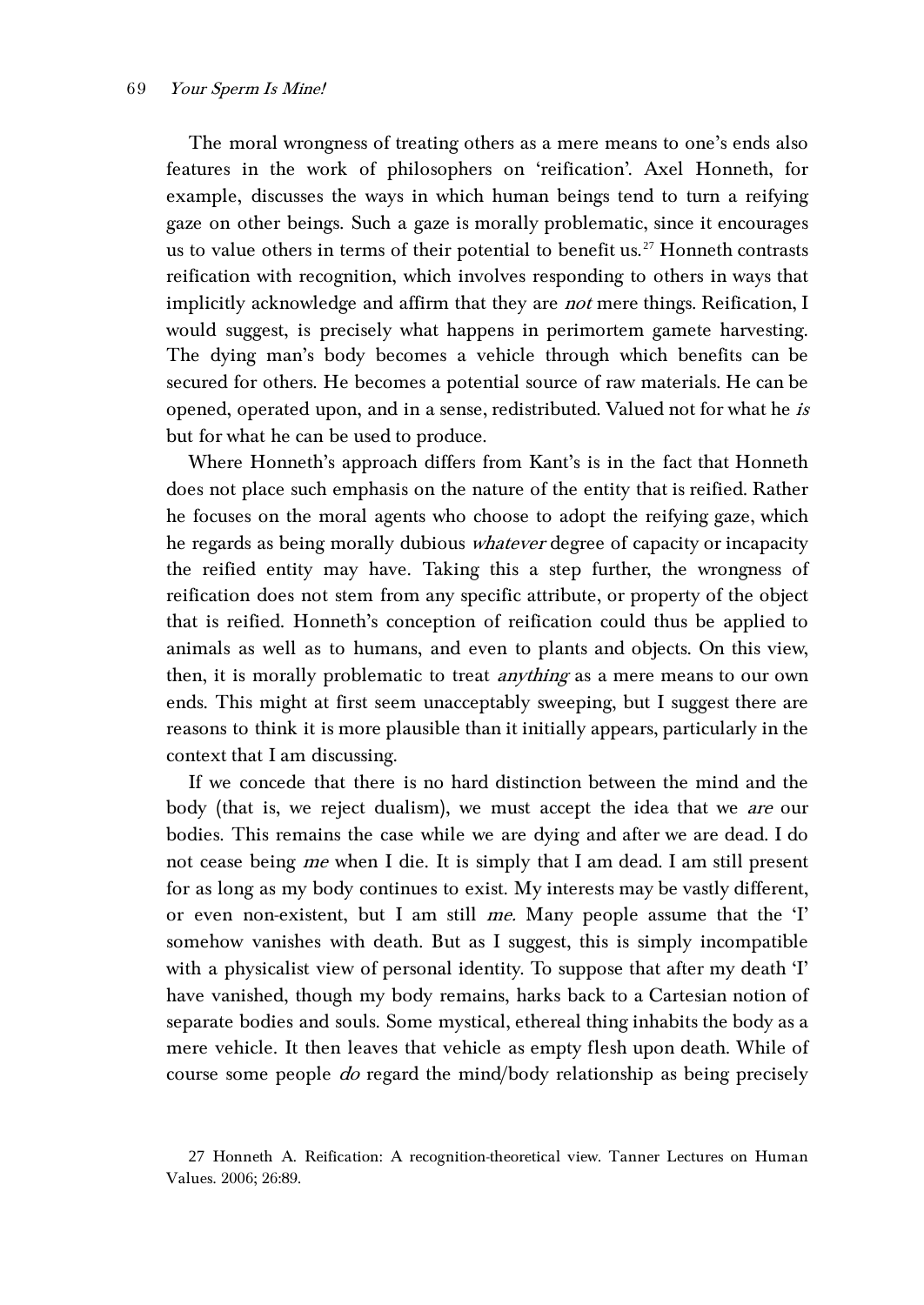this, I suggest that many people who regard dead bodies as mere things are thoughtlessly straying into Cartesian territory that they would repudiate in any other context.

To look at this in a slightly different way, when we love someone, we rarely love them as a purely conceptual being. We love their bodies. We care when their bodies are damaged, mutilated or disfigured. We care about these things even if the loved one's direct interests are not affected. (For example, in the case of brain dead women who have been raped, their loved ones, and others, will suffer not because of the trauma the women experience – they do not experience it – but because the loved one's body has been treated as a mere means). To treat another person's body, then, as a means by which to further one's own ends, is morally problematic because it *reifies* that person. And the wrongness of this reification does not evaporate when the person in question is dead.

Some might view my arguments as being unacceptably restrictive. There are two key objections here. Firstly, if reification is always morally wrong, it seems that we cannot treat anything as a mere thing – even objects. This appears patently ludicrous. Secondly, if a dead body is still the same person as it was when alive, and if it is wrong to reify it, this may suggest that many of the other things that we habitually do to dead bodies, such as organ retrieval, are morally wrong. I will address these objections in turn.

Reification as a moral concept has a very broad scope, especially in the way I have interpreted and applied it here. While Kant's FOH is conveniently narrow, Honneth's view of reification is all-encompassing. However, there is a difference between the two approaches that may help to resolve the apparent over-demandingness of my position. That is, Kant stipulates that we may *never* treat humanity as a mere means; in his deontological moral framework, it is forbidden. Reification, on the other hand, might be better conceptualised within a virtue-based system. (Here, I diverge from Honneth's account; he does not specifically discuss reification as a vice, nor its counterpart – recognition – as a virtue.) Thus, on my interpretation, reification is a disposition that human beings commonly exemplify. It is not invariably wrong to reify (just as it is not invariably wrong to be angry, afraid, or impatient). But it will almost always be something that should generate moral *concern*. And to the degree that we can cultivate virtue-based dispositions, it will make sense to cultivate recognition rather than reification. Just as it makes sense to cultivate geniality and courage, even though we know there may sometimes be occasions when the virtuous individual will *not* exemplify these qualities. Another point to be made here, more directly in connection with Honneth's work, is that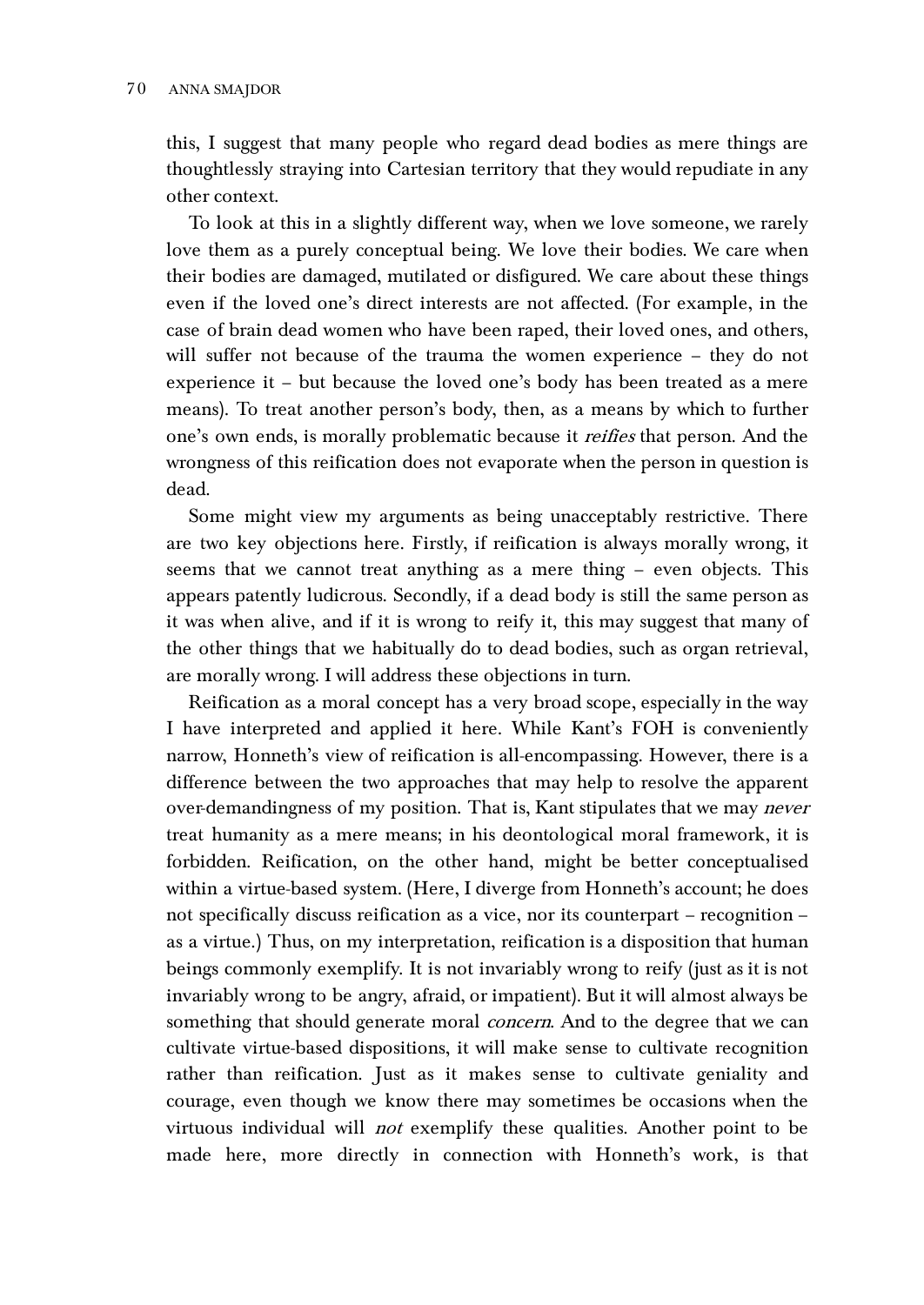### 71 Your Sperm Is Mine!

reification is a 'social pathology'. As we habituate ourselves to the appraisal of others as potential means of benefit to ourselves, we entrench ourselves further in a warped worldview. Looking at Honneth's ideas in this way, it does not seem entirely unreasonable that the habit of appraising mere *things* in this way should be recognised as a symptom of that social pathology, and thus something to be avoided.

The second objection is that, if my argument holds, it would suggest that many activities we currently undertake with dead bodies are unethical. Most obviously, it seems that my position cannot accommodate perimortem organ donation, exhibitions of plastinated corpses, or the donation of bodies to medical science. In all of these cases, it seems that there is an inescapable component of reification. The body is used by others in order to yield medical or scientific benefits. I would suggest that we do, and should, feel uneasy about many of these practices. However, the unease can be mitigated if we know that the person's consent was gained in advance. In all the instances given above, consent is usually regarded as being important if not imperative. Again, then, this seems to lead to the conclusion that where we have no consent, interventions undertaken on people's bodies, for the benefit of others, are very likely to involve reification. Artificial gamete harvesting, on this view, is of moral concern, even if minimally invasive, not because the dead person's right not to become a genetic parent is being violated, but because his body is being treated as a repository of things that have value to others in furthering their own reproductive aspirations.

## **CONCLUSION**

I have argued that perimortem gamete harvesting without consent, as currently practised, is morally wrong because it involves significant physical intervention on the dead or dying man's body which, without consent, would in other circumstances be tantamount to rape or assault. However, with the possible development of artificial gametes, the invasiveness of the procedure would be so minimal as to appear almost trivial. In such circumstances, the issue of reproductive autonomy might still offer a reason for thinking we should refrain from gamete creation where no consent has been obtained. However, I have argued that reproductive autonomy is better understood as falling within the scope of concern for bodily integrity. The assumption that individuals have a right or even an interest, in preventing the creation of other people who will share their genes, is flawed. Nevertheless, the motivation behind perimortem gamete creation, whether it involves artificial gametes or